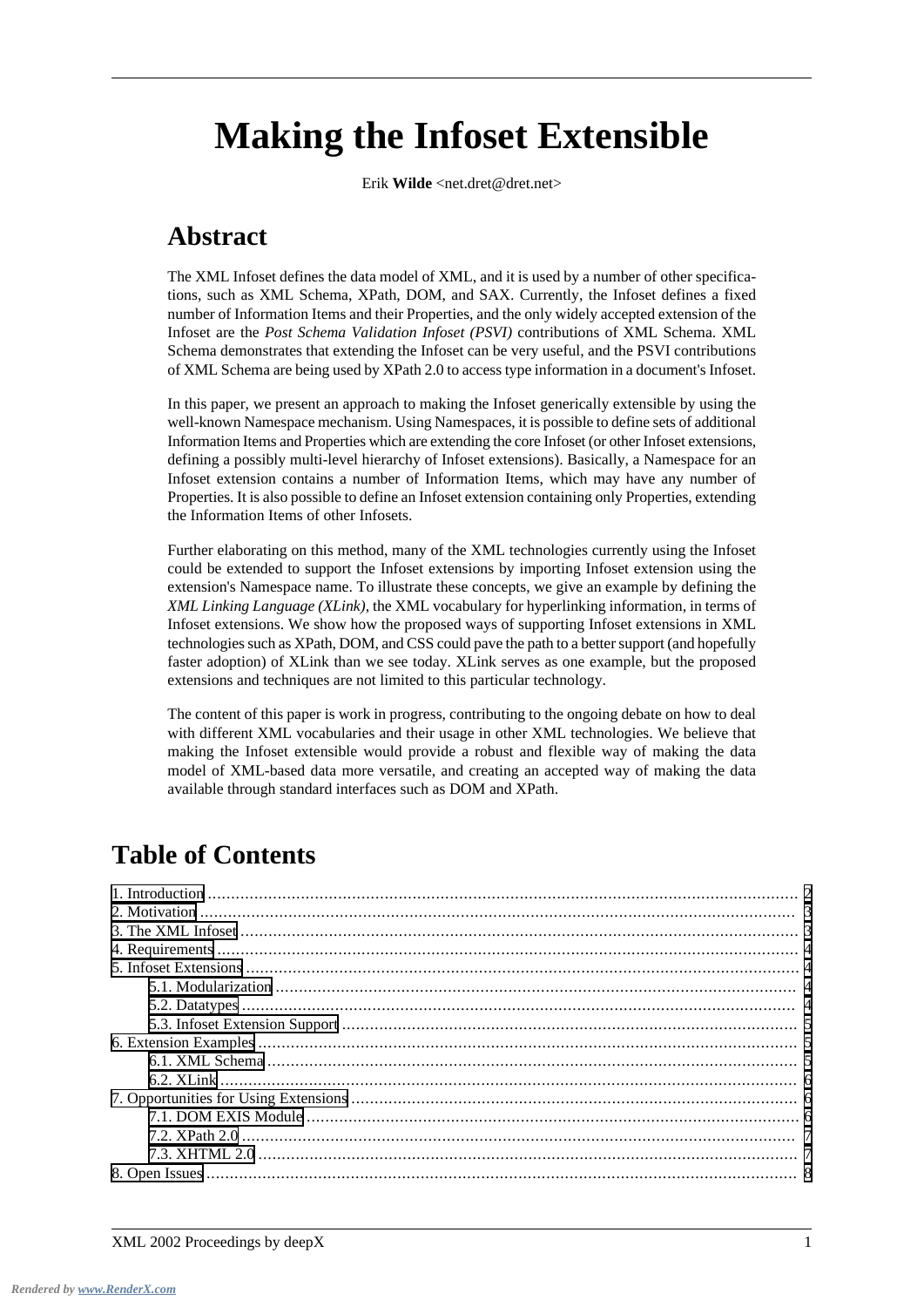# <span id="page-1-0"></span>**1. Introduction**

The *Extensible Markup Language (XML)* [\[XML1.0Sec\]](#page-8-0) is the foundation of a number of technologies which are used by other technologies and applications. Even though XML itself was the language that started it all, the core of many XML applications is not XML itself, but the *XML Information Set (XML Infoset)* [\[XMLInfoset\]](#page-8-1), the data model of XML. Examples for technologies built on top of the XML Infoset are the *Document Object Model (DOM)* [\[DOM3Core\]](#page-7-3), and the *XML Path Language (XPath)* [\[XPath1.0\],](#page-8-2) which in turn serves as a foundation for other technologies, for example the *XML Transformations (XSLT)* [\[XSLT1.0\]](#page-8-3) programming language and the *XML Query (XQuery)* [\[XQuery1.0\]](#page-8-4) language.

In all these applications of the XML Infoset, the Infoset is assumed to be identical to the model specified in the XML Infoset specification, even though the specification explicitly states that applications may subset or extend the Infoset if they want to. The first major application of this principle of Infoset extensibility is *XML Schema* [\[XMLSchema1\]](#page-8-5) with its definition of *Post Schema Validation Infoset (PSVI) Contributions*. In essence, XML Schema defines the validation of a document as a process of Infoset augmentation. XML Schema thus cleverly uses the Infoset's extensibility, but looking at the current state of XML technologies, this also creates some problems, such as

- the inability to access the PSVI contributions in a standardized way from within applications, because of the DOM's limitation to the "core Infoset", and
- the necessity of other specifications using the PSVI contributions to have them "hardcoded" into the specification.

<span id="page-1-1"></span>The goal of this paper is to describe a way how Infoset extensions could be specified generically and in a modular fashion, so that specifications or applications built on top of extended Infosets could be built in a standardized and re-usable way, and could use established technologies for dealing with extended Infosets, such as APIs and programming languages. In general, this paper should be one step in the direction of filling in the gaps which are still present in XML technologies as shown in table [Table 1](#page-1-1).

|                     | Data Model             | Interface $(s)$                    | Representation(s)                                    |
|---------------------|------------------------|------------------------------------|------------------------------------------------------|
| <b>Documents</b>    | XML Infoset            | DOM, SAX, JDOM                     | XML 1.0, Canonical XML                               |
| Schema Languages    | <b>DTD</b>             | n/a                                | <b>XML</b> 1.0                                       |
|                     | Schema components      | (Apache Schema compon-<br>ent API) | <b>XML Schema XML repres-</b><br>entation            |
|                     | <b>RELAX NG</b>        | n/a                                | RELAX NG XML syntax,<br>RELAX NG compact syn-<br>tax |
| Formatting          | (CSS)                  | SAC, CSS-OM (DOM)                  | <b>CSS</b>                                           |
|                     | $(XSL-FO)$             | n/a                                | XSL-FO                                               |
| <b>Hyperlinking</b> | (XLink)                | n/a                                | XLink, HLink                                         |
| <b>HTML</b>         | <b>HTML 4.01</b>       | <b>HTML DOM</b>                    | XHTML 1.0, XHTML 1.1                                 |
| Selection           | <b>XPath Node Tree</b> | XPath DOM, XSLT                    | <b>XPath</b>                                         |

#### **Table 1. Status of some XML-related Technologies**

The underlying idea is that of XML and the XML Infoset as the foundation, which provides applications with the ability to exchange and manipulate structured data in a very generic way, while certain specifications (such as XML Schema) may add additional semantics to this data (such as type information), which also should be accessible to applications. As a case study, we will present the *XML Linking Language (XLink)* [\[XLink1.0\]](#page-8-6), which in a way is very similar to XML Schema, because it also augments the data of an XML document with additional information, in XLink's case with link information rather than type information.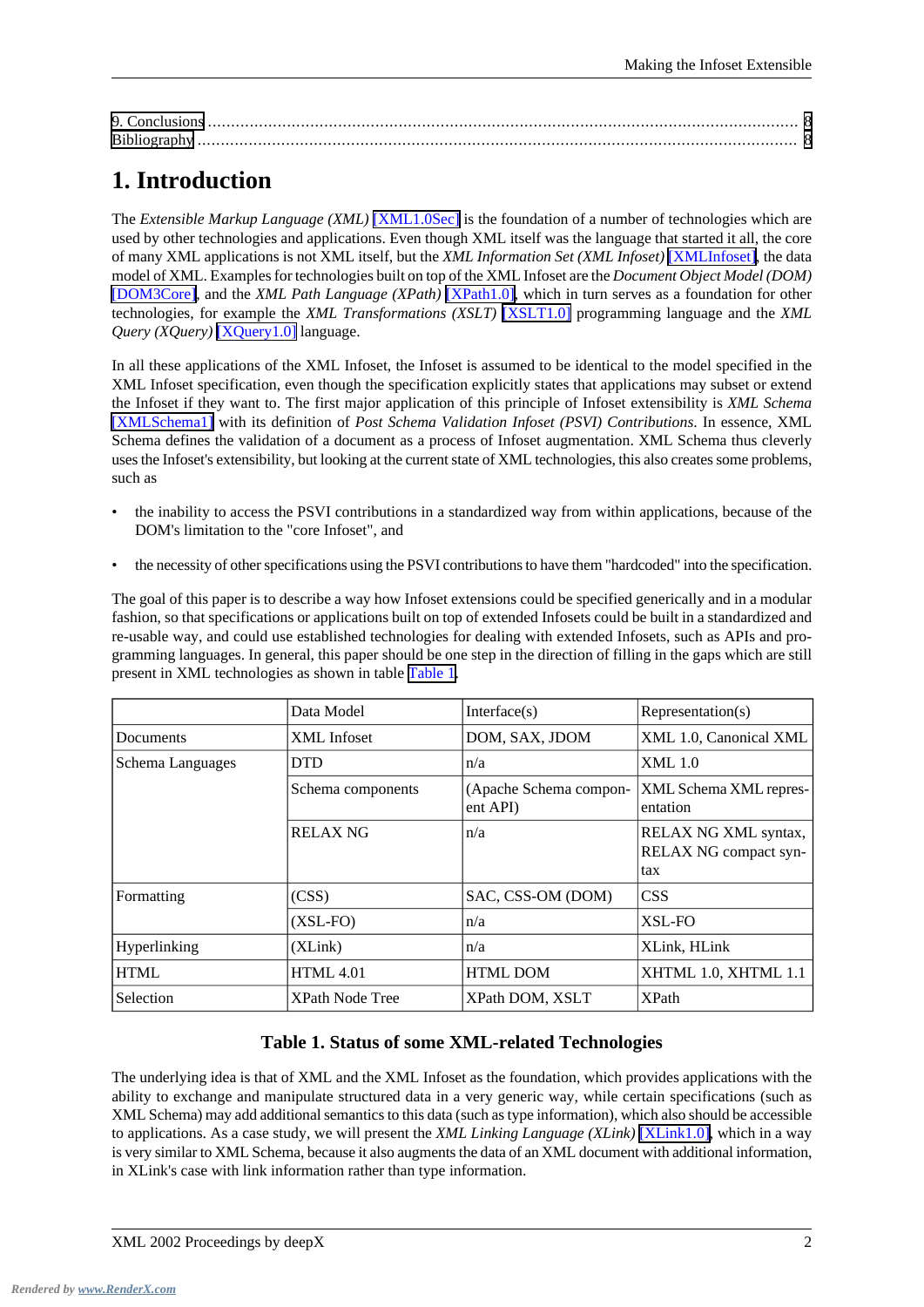#### <span id="page-2-0"></span>**2. Motivation**

XML technologies are still an evolving field, and a particularly interesting one because the inputs and demands for the further development come from many different application areas and backgrounds. Even though this makes XML an exciting field, many people agree that there is a lack of coherence in the foundations for all these technologies, and it is our motivation to point out an area where a more clearly and generically defined model would be beneficial.

As an example of the current state of XML technologies it is interesting to look at XML and hyperlinking. After a long time of development, the *XML Linking Language (XLink)* [\[XLink1.0\]](#page-8-6) has been defined as a W3C recommendation in June 2001, but so far support for it is very weak. There are two important reasons for this lack of support,

- the first is the lack of supporting standards, for example for programming with links (something like a DOM XLink module), link styling (link support in CSS and XSL-FO), and a clearly defined processing model for links;
- the second is the fact that XLink is defined in terms of syntax rather than a data model, and some possible applications of XML linking, such as XHTML, have problems with integrating XLink-style markup with their own philosophy or tradition of markup design.

This problem could have been avoided if XLink had been designed in a more abstract way, so that the first problem could be tackled more easily by applying well-known mappings of the Infoset to new mapping of an extended Infoset, and the second problem could have been dealt with by defining alternative syntaxes for the data model.

<span id="page-2-1"></span>Of course, alternative syntaxes also introduce problems such as how to recognize them and how to avoid the uncontrolled spread of syntaxes for the same data model. Arguments about the pros and cons of what should come first, a data model or a syntax, very rapidly are very often fought with a lot of zeal und fundamentalism. The approach presented in this paper is meant as an argument that for the sake of a clearly layered architecture it may be a good thing to first define a data model and allow different syntaxes for it.

## **3. The XML Infoset**

In this section, we give a very brief overview of the *XML Information Set (XML Infoset)* [\[XMLInfoset\],](#page-8-1) the data model of XML. The Infoset is an abstract model of the content of an XML document, it is neither an API nor a representation. The Infoset is defined in terms of *items* having *properties*, and there are eleven types of items (document, element, attribute, processing instruction, ...). The Infoset also states that applications are free to extend or restrict that model, but it is unclear how exactly this may be done. In communications on the *xml-dev* mailing list, **Cowan**, one of the authors of the Infoset specification, stated that

- "there are only items and properties;
- every property has a type given, either 'set of items', 'list of items', or a simple type; and
- 'no value' is a special value, and 'unknown' is used when we are dealing with partial infosets."

However, all these facts are not clearly defined in the Infoset specification, as well as some more specific questions such as "is it possible to restrict the allowed item types in sets or lists of items", or "what exactly are 'simple types', which type system is supported"? Looking from today's perspective, the simple types may be XML Schema's simple or atomic types, but even if this is the case (which is just an assumption), are only XML Schema built-in types allowed, or is it possible to use any derived type? And if derivation is allowed, may it be done by restriction, list, and/or union? Thus, even though the Infoset serves a very useful and important purpose, it is severely underspecified when looking at it from the perspective of how to extend it.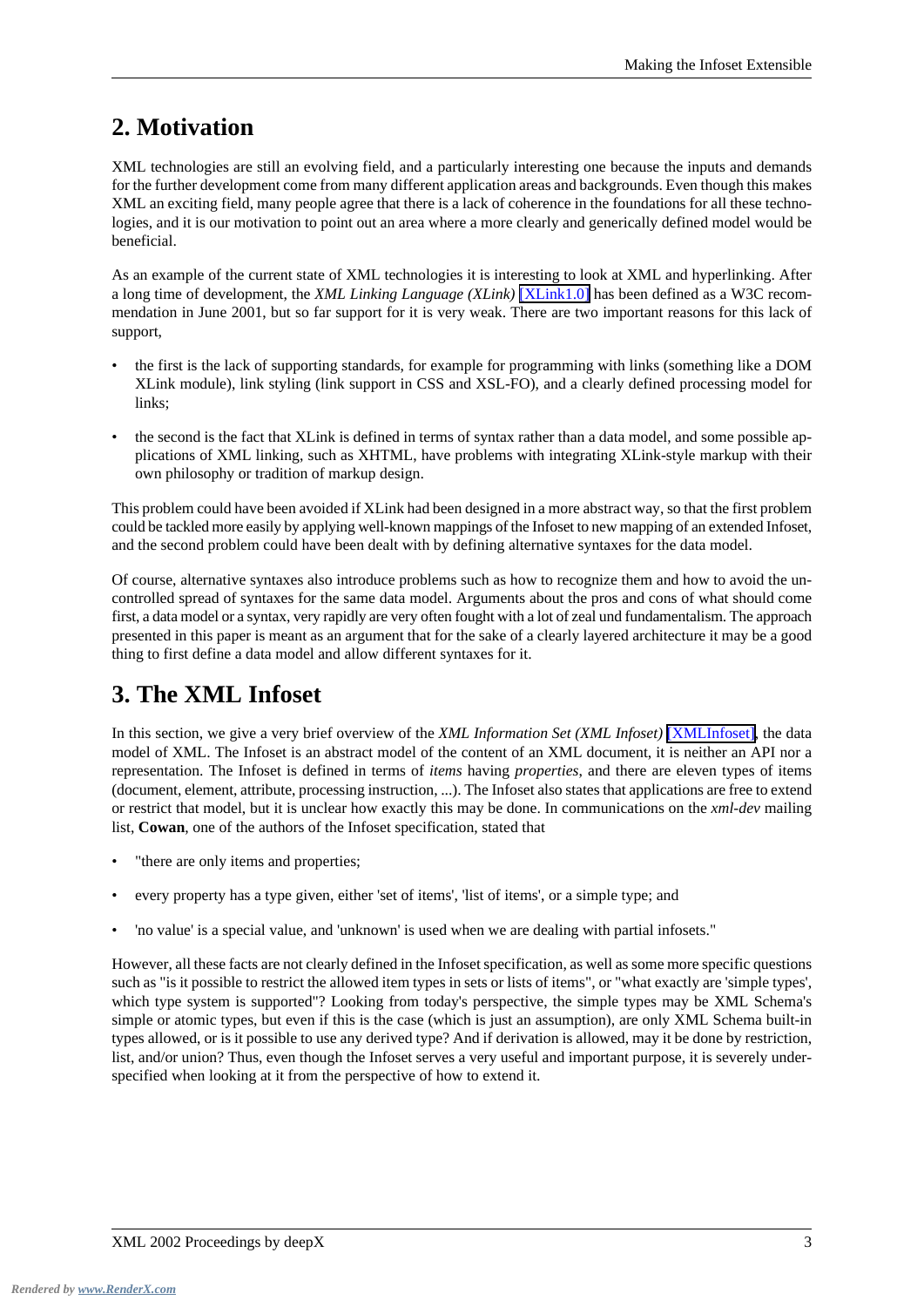### <span id="page-3-0"></span>**4. Requirements**

If we attempt to make the Infoset extensible in a clearly defined way, then the Infoset specification itself must be much more precise in terms of how to use it as a foundation for derived Infoset specifications. In particular, the Infoset specification must be extended in the following ways:

- Items and properties must be specified in a formal notation that makes it easy for Infoset extensions to reference them. The formal notation is also required to specify the types of properties.
- The "core" Infoset as well as Infoset extensions must have an identifier assigned that makes it possible to refer to this particular Infoset extension (or the core itself). In essence, this will enable a hierarchical structure of Infoset extensions built on each other, which can most easily be regarded as a dependency graph (consequently, it must be acyclic).
- Other specifications being based on the Infoset should be designed in a way which supports Infoset extensions. If not, Infoset extensions will not be accessible by these specifications.

<span id="page-3-1"></span>These requirements will be described in more detail in the following section. We call the new version of the Infoset, which should be designed according to these requirements, the *Extensible XML Information Set (EXIS)*. It should be noted that the requirements as well as the concepts described in the following section are work in progress, so they may be incomplete or need some adjustment. However, we believe that the general idea is valid and should be implemented in the W3C standardization process.

### **5. Infoset Extensions**

<span id="page-3-2"></span>In the following sections, we describe in greater detail how EXIS Infoset extensions are designed. The three main areas (as already pointed out in the previous section) are modularization (described in Section [Section 5.1\)](#page-3-2), a datatype concept (described in Section [Section 5.2](#page-3-3)), and support for EXIS Infoset extensions in specifications using the Infoset (described in Section [Section 5.3\)](#page-4-0).

#### **5.1. Modularization**

One of the main points of EXIS is that Infoset extensions should be regarded as *modules*, and that modules depend on other modules, so that a complete picture of a number of Infoset extensions will be a dependency graph (the root of which is the core Infoset itself). To make this possible, Infoset extensions must be identifiable, and because we essentially want to identify a set of names (items and properties), the mechanism which is mostly used for this (and therefore also employed by us) is *XML Namespaces* [\[XMLNamespaces\].](#page-8-7)

The XML Namespaces recommendation does not make any assumption about the names being identified by a namespace name, different users of namespaces can use them differently, as demonstrated by the DTD-oriented *namespace partition* concept introduced in a non-normative part of the XML Namespaces recommendation, and by the *symbol space* concept introduced by XML Schema [\[XMLSchema1\].](#page-8-5) In the same way, EXIS namespaces have two partitions, one for items and another for properties. Each name must be unique in its partition.

<span id="page-3-3"></span>When defining new Infoset extensions, it is necessary to specify which other extensions (or the core) this new extension is based on. Items in this new extension then may be defined and are within the namespace of this extension, while properties may be defined which either belong to items of the same extension, or to items that have been defined in extensions which serve as a foundation for the newly defined extension. If a property of an Infoset extension is defined for an item of another extension, then this extension can be uniquely identified by its namespace name, and the item by its name (relative to this namespace name). This Infoset extension then must be (directly or indirectly) a base for the newly defined extension.

#### **5.2. Datatypes**

If Infoset extensions should be openly definable, then there must be a set of types to choose from for the properties. Items are defined by the properties that they have, but properties often carry values that must be defined according to some type system. In principle, properties may have three different kinds of values: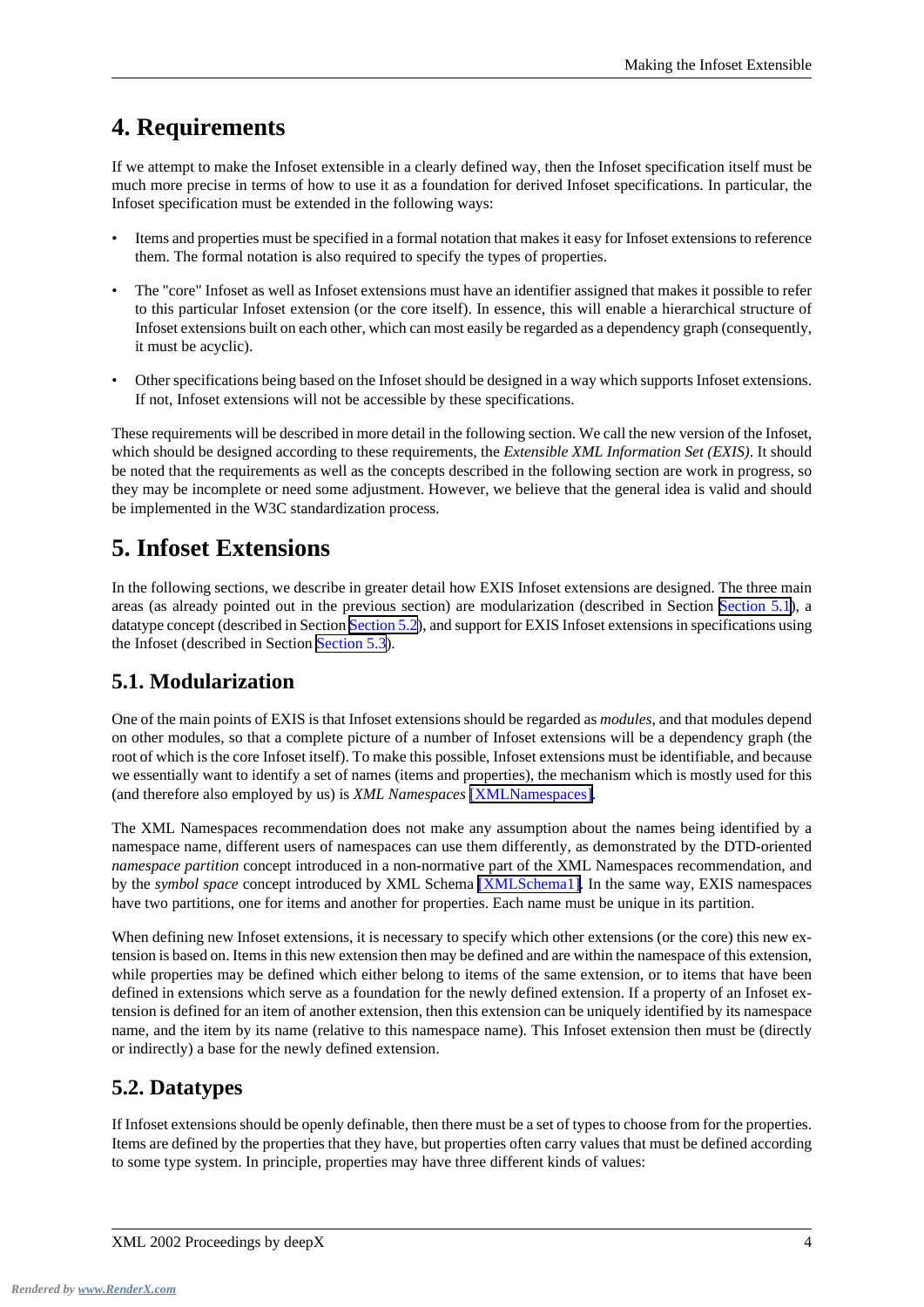- *Special values*: These are values such as 'no value' and 'unknown' used in the current Infoset specification, which indicate special cases which may occur for any property.
- *References to items*: Properties may be simple references to items, sequences of references to items, or sets of references to items. All three cases are used in the current Infoset specification, and these three variants of references to items should be sufficiently versatile for Infoset extensions.
- *Simple values*: Many properties will have simple values such as strings, numbers, or one of a number of predefined keywords. All these cases are used in the current Infoset specification, but it is unclear from which basic set of datatypes these have been chosen.

Looking at this list of values for properties, it seems as if the first and the last of them could be easily handled by using *XML Schema Datatypes* [\[XMLSchema2\]](#page-8-8). XML Schema's simple types provide an application-oriented set of datatypes which can be derived by restriction, list, or union. Moreover, references to items could also be modeled by using XML Schema-based types, but is is unclear whether this would include too much dependency into the EXIS architecture. However, XML Schema provides an interesting set of built-in data types (on the contrary, *RELAX NG* [\[RELAXNG\]](#page-8-9) does not define such a set of built-in data types), and using this as the foundation for the datatypes to be built into EXIS probably will prove useful. This is also demonstrated by the fact that XML Schema datatypes are already part of the data model of XPath 2.0 (and thus XSLT 2.0 and XQuery 1.0, see Section [Section 7.2](#page-6-0) for an explanation), so that properties from Infoset extensions will fit in seamlessly with the existing data model.

#### <span id="page-4-0"></span>**5.3. Infoset Extension Support**

The whole effort of making the Infoset extensible is pointless if there is no benefit to users. Modeling extensions of the XML data model as Infoset extensions can have some value in itself by forcing the extension author to make as many of his assumptions and constraints as explicit as possible, but the goal of EXIS is not to support modeling for the sake of modeling. Instead, EXIS is aimed at making life easier for specification authors as well as users, and therefore the concept of Infoset extensions has to be supported by other specifications as well.

<span id="page-4-1"></span>The two most prominent examples where Infoset extensions would have to be taken into account are the two most popular tree models of XML, DOM and XPath. While DOM is mainly used as an interface from a large variety of programming languages, XPath is used as a foundation for a number of XML-specific technologies, most notably XSLT and XQuery. In both cases, the tree model exposes an XML document to an application (and ultimately to a user). In order to make EXIS immediately useful to users, Infoset extensions would have to be supported by DOM and XPath, thus exposing the extended data model through the tree model to the user. In the following section, we give some examples of where this could be of immediate benefit.

## <span id="page-4-2"></span>**6. Extension Examples**

While having a well-defined framework for modeling extensions of the XML data model is of value in itself, in this section we give some examples where existing XML technologies would have been improved by an underlying model for Infoset extensions.

#### **6.1. XML Schema**

So far, XML Schema is the only XML specification extending the XML Infoset. XML Schema does so by introducing a number of *Post Schema Validation Infoset (PSVI) Contributions*, which are defined in Section C.2 of the XML Schema Specification [\[XMLSchema1\].](#page-8-5) Interestingly, XML Schema depends very strongly on the PSVI model, because in XML Schema the whole process of validation is defined as a process of Infoset augmentation. Basically, the input for an XML Schema validator is an Infoset, and the output is the Infoset augmented with PSVI information.

Unfortunately, there is no defined interface for PSVI (the DOM activity within W3C once planned to create a DOM PSVI module, but so far nothing has been published). As a result of this situation, using an XML Schema processor is easy as long as one is only interested in a binary result (validation as a whole succeeded or failed), but when it comes to accessing the result of the validation process in a more detailed way, each XML processor has its own way of making them accessible to the user (if at all).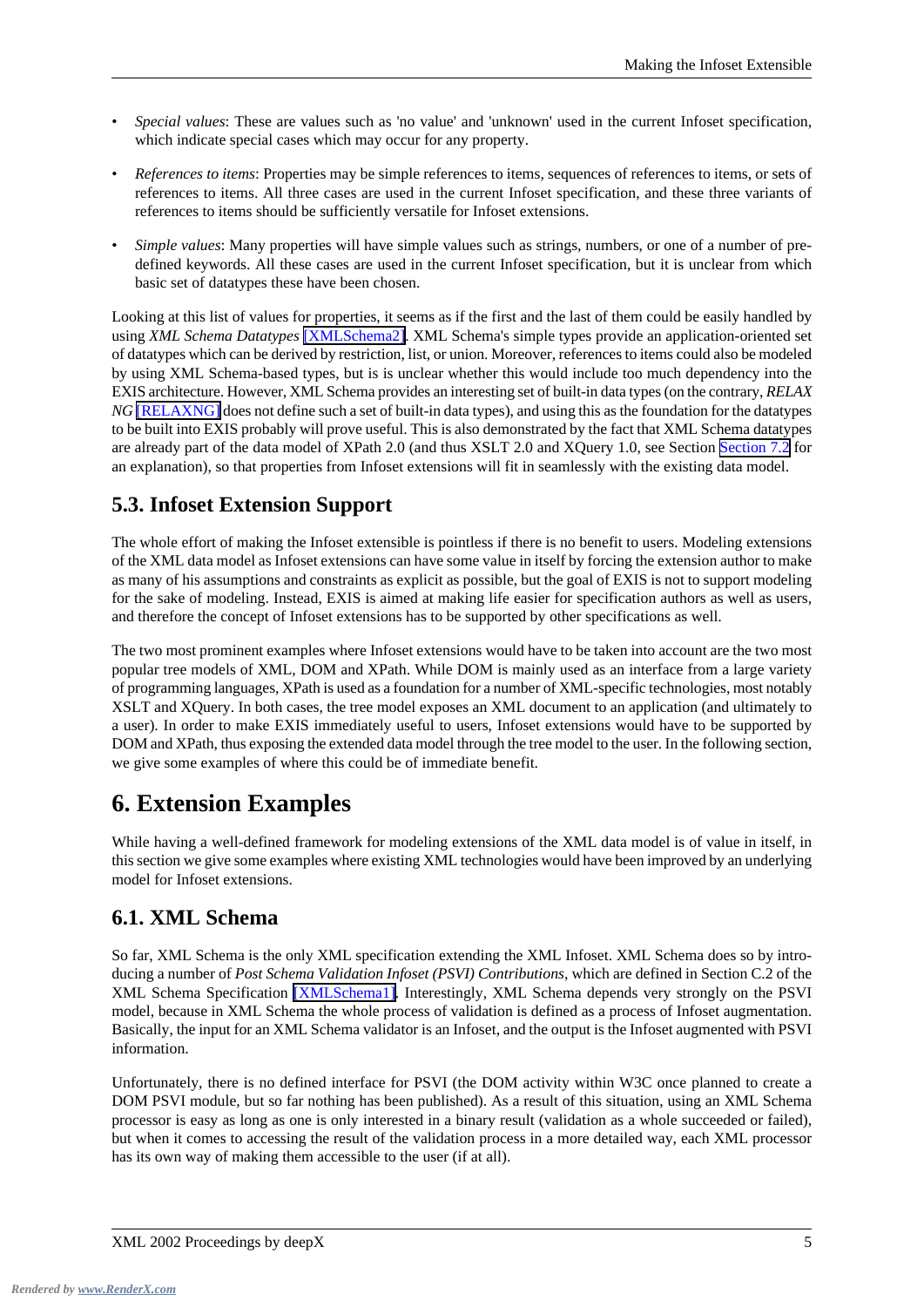With EXIS, the PSVI information would have been modeled as an Infoset extension, and thus would have been accessible through any interface mechanism generically supporting EXIS (such as a hypothetical DOM EXIS module, described in more detail in Section [Section 7.1\)](#page-5-2). If the developer community decided that accessing PSVI through the generic interface was too cumbersome, it would still have been possible to define a dedicated DOM module, but this could have been made on demand and without any period of time where PSVI information was not accessible at all.

If we think of advanced XML programming as being based on a DOM pipeline model, than the current situation is that a DOM pipeline including an XML Schema processor can either (a) not use the PSVI information produced by the XML Schema processor, or is (b) depending on the particular way the XML Schema processor makes the PSVI information accessible and is therefore tied to this particular XML Schema processor. Both alternatives have drawbacks, and a DOM pipeline using an EXIS-enhanced DOM could benefit from providing access to the PSVI information while still being able to plug-in any other EXIS-enhanced XML Schema processor.

#### <span id="page-5-0"></span>**6.2. XLink**

Another interesting example is the *XML Linking Language (XLink)* [\[XLink1.0\]](#page-8-6), which is a vocabulary for embedding hyperlink information in XML documents. First approaches to define XLink based on a data model rather than syntax have been published, one in a W3C note by **Walsh** [\[XLinkStyle\]](#page-8-10), as well as a more general approach [\[TIKrep148\]](#page-8-11). In both cases, XLink is defined in terms of Infoset items and properties, which comes very close to the notion of an Infoset extension as presented in this paper.

One of the more frustrating experiences for the hypermedia community has been the lack of support for XLink. Even though XLink has been around for some time now, it is not supported by any major software, and also enjoys only partly support in the W3C itself. Interestingly, the recent debate around the question whether *XHTML 2.0* [\[XHTML2.0\]](#page-8-12) should support almost exclusively revolved around the fact that XLink syntax does not go very well with HTML-style syntax. While this is certainly true, the deeper and more fundamental question of whether XLink's linking model was appropriate or not was only rarely touched. In Section [Section 7.3](#page-6-1), we go into more detail about the question of XLink and XHTML 2.0.

If XLink were to be revised, a new version should define only the data model in terms of Infoset extensions, and leave open the syntactic representation to additional specifications. This would leave open the question of how XLinks are actually encoded ("How can XLinks be recognized?" is the question of heard when proposing this architecture), but rather than tying the data model to one particular representation (which may be disliked by some people, as the XLink vs. XHTML 2.0 debate proves), it would be wise to allow an additional degree of freedom.

<span id="page-5-1"></span>Basically, all that the foundation for Web hyperlinking should do is define a linking model. It is very questionable whether purely syntactical aspects such as XLink's simple and extended links should be part of the linking model itself. To put it differently, the "new Web hyperlinking standard" could be something like *WLink (Web Hyperlinking)*, and XLink would be just one syntax for it, based on XML and a specific set of objectives (such as providing a simpler syntax and a more elaborated one). From an application point of view, it would be unimportant whether a particular link structure had been created based on XLink markup, on HTML markup, or on some completely different method, as long as the resulting link structure was compliant with WLink.

## <span id="page-5-2"></span>**7. Opportunities for Using Extensions**

In this section, we describe some scenarios demonstrating how EXIS could be used to make life with XML technologies easier. This may not be the case for all XML users, but it will certainly appeal to users having additional data models on top of XML, which up to now are forced to handle these additional data models in a completely proprietary way.

#### **7.1. DOM EXIS Module**

The *Document Object Model (DOM)* and its current variant *DOM Level 3* [\[DOM3Core\]](#page-7-3) is one of the more successful Web standards. It provides the foundation for many applications dealing with structured documents (either HTML or XML). DOM3 defines a rather complex module structure, with dependencies between a number of modules. This modular approach makes DOM more manageable, because most DOM applications do not require all parts of DOM.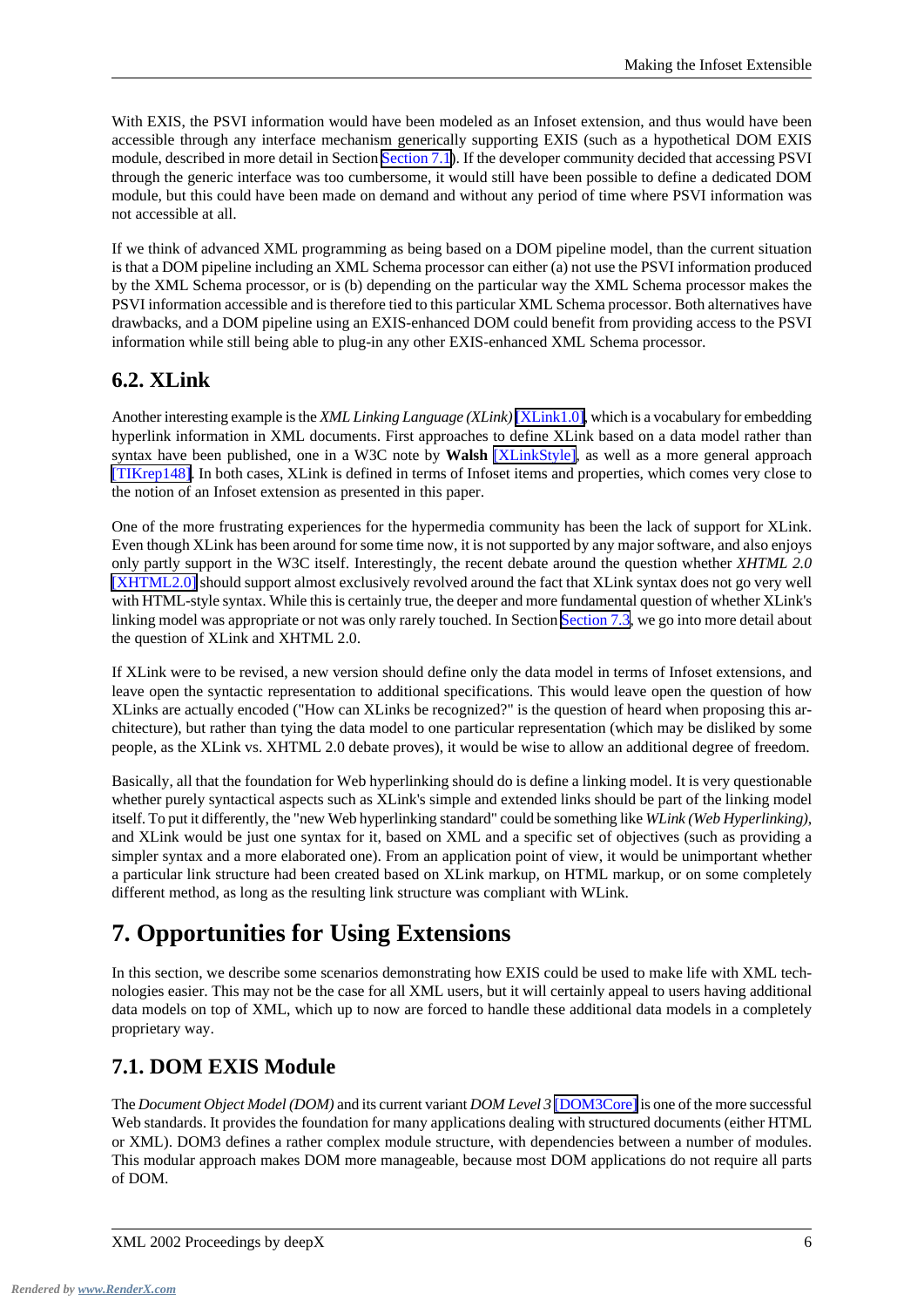Starting from this existing module structure of DOM, it would be easy to think about a DOM EXIS module, providing generic access to extended Infosets. Basically, a programmer would have to specify an Infoset extension's namespace name, and, if it supported this Infoset extension, the DOM EXIS module would provide access to the respective Infoset extensions. A cleverly designed XML parser could even be configurable with respect to Infoset extensions, so that for example it would be possible to configure the parser how to harvest XLink Infoset extensions from XLink syntax (or maybe XLink Infoset extensions from XHTML syntax).

The main point is that a DOM module for generic access to EXIS information would make it possible to work with extended data models without the need to have a newly designed DOM module. For example, to work with XLink using DOM, one currently needs to implement a proprietary "XLink module" sitting on top of the regular DOM and collecting XLink information by searching for attributes being in the XLink namespace. This way, the expenses of transforming XLink syntax to XLink information have to be carried by everybody wanting to work with XLink.

#### <span id="page-6-0"></span>**7.2. XPath 2.0**

In the same way as DOM provides access to Infosets in many programming languages, XPath provides access to Infosets in some XML technologies, most notably XSLT and XQuery. The *XQuery 1.0 and XPath 2.0 Data Model* [\[XPath2.0DataModel\]](#page-8-13) defines the data model for the latest version of XPath (in *XPath 1.0* [\[XPath1.0\]](#page-8-2), the data model was an integral part of the XPath standard itself).

XPath syntax is very compact and powerful, but unfortunately it is not very consistently designed. For example, axes are used to identify positional properties of nodes (for example, the following-sibling axis) as well as node types (with the attribute axis). Names of nodes are referenced in different ways, either as name-only node tests (for elements and attributes), or as parameters of node type node tests (for processing-instruction nodes). This makes it hard to extend XPath in a logical way to cover extensions of the underlying Infoset. However, we believe that *extension axes* could be one solution to the problem of how to access Infoset extensions in XPath. In the same way as XPath allows *extension functions* to be accessed using their namespace-prefixed names, it would be a logical extension of XPath to allow *extension axes*. Another way to go would be to extend the *node test* to also support extension nodes (i.e., items). The exact mechanics of how to extend XPath to cover Infoset extensions have to be examined in more detail, but the benefits are obvious.

<span id="page-6-1"></span>If XPath supported EXIS, it would be possible to write an XSLT program to handle hyperlinks in documents. For example, it would be possible to include a statement like select="//xlink:link::\*" (or maybe select="/des $c$ endant:: $xlink:link()$ "), selecting all links within the document and then doing something with them. Using this approach, it would be possible to use the high-level language of XPath (which is a very powerful way for selecting certain parts of an XML Infoset) and to make it immediately useful for data models which go beyond XML's core model.

#### **7.3. XHTML 2.0**

The latest version of XHTML, which is *XHTML 2.0* [\[XHTML2.0\]](#page-8-12), is currently under development. There was a very long (and heated) debate over whether XHTML should start to use XLink syntax. The biggest problems are that XLink's linking model is not sufficient (because XHTML has more sophisticated linking semantics), and that XLink's syntax does not fit into XHTML's markup design. The latest solution to this problem is *HLink* [\[HLink\]](#page-7-4) (even though it is not clear whether this will be used eventually). HLink basically is a mapping mechanism making it possible to use some of XHTML's established attribute names, and then taking their actual values from other attributes (which may adhere to xlink syntax).

The problem of the XHTML working group illustrates the problem of XLink: it mixes data model and syntax, makes them inseparable, and also does not provide any way to built on it. Using a more modular approach, XHTML might have used the XLink data model (or maybe extend it with things that are XHTML requirements not satisfied by basic XLink), and then define its own syntax for it, thus remaining backwards compatible with older HTML dialects.

On a more personal note: On the scale between either redesigning XLink (which basically is what EXIS tries to achieve) or making XHTML XLink-compatible (which would make it more different from legacy HTML), HLink is probably not a very good solution. It may solve the problem of casting XLink into XHTML-compatible markup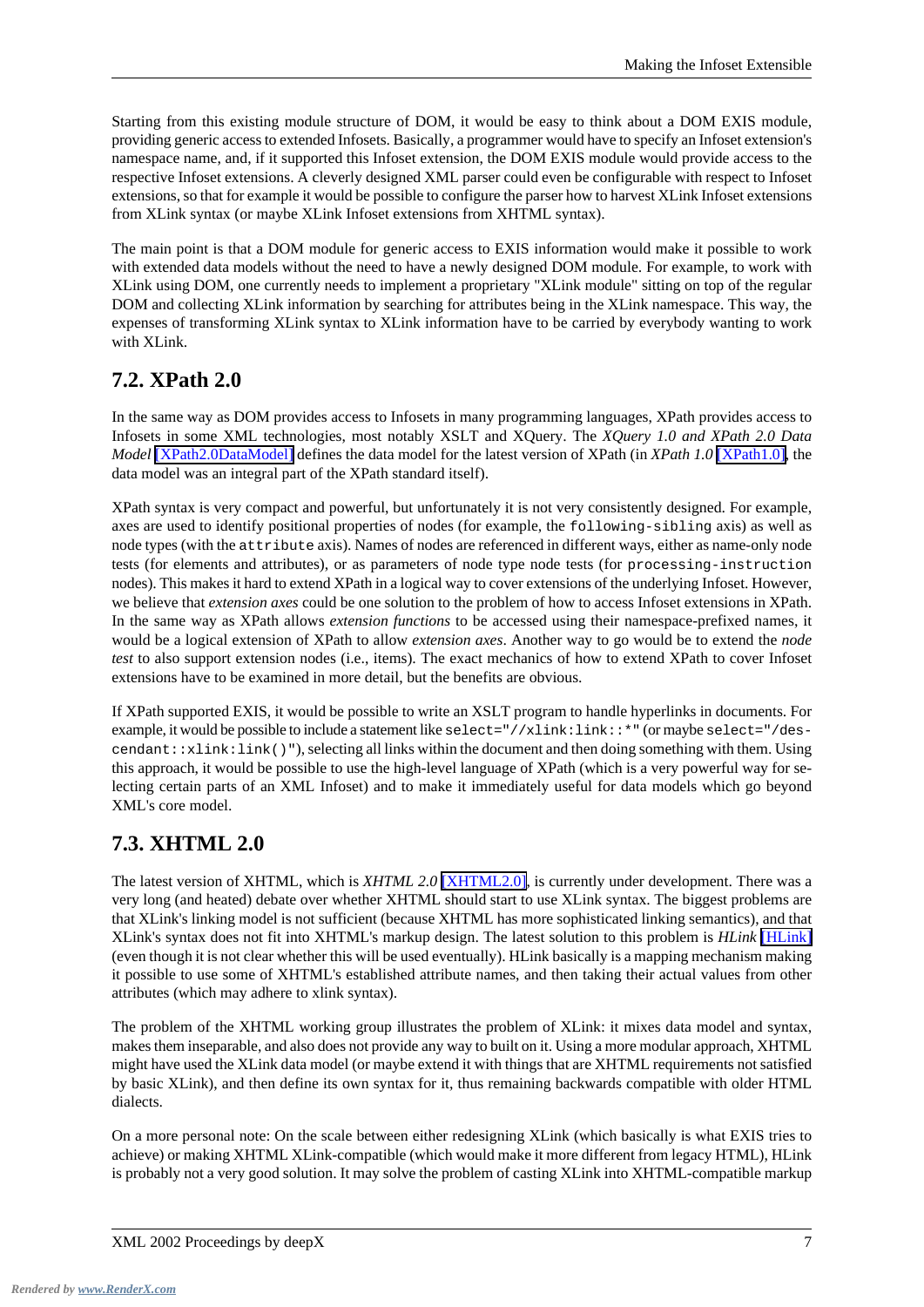<span id="page-7-0"></span>in this particular case, but it produces rather ugly markup and is not XLink anyway (because it extends XLink's semantics).

## **8. Open Issues**

This paper describes work in progress. As such, there are lots of open issues and open questions, and there will certainly be more once some of the issues below are tackled. We believe that the work invested in an more modular data model supported by a number of technologies would be rewarded with the opportunity for more software reuse and a cleaner approach to XML data models. However, to make this happen, the following questions have to be answered:

- *Specification of EXIS*: How is a EXIS module specified? It consists of items and/or properties and depends on one or more other modules, so how is that information encoded? It could be done completely informally as the current Infoset specification, or it could be done more formally, for example using a schema for authoring XML documents specifying EXIS modules. The most important part probably would be the datatype information about the properties, because this information is necessary to access actual property values through interface technologies such as DOM and XPath.
- *Datatypes*: At the moment it seems that XML Schema is the most promising candidate for the datatype vocabulary for properties. The *Structures* part of XML Schema is sometimes criticized because of its complexity and its lack of a formal foundation, but the *Datatypes* part of XML Schema seems to enjoy more credibility. However, in order to be really useful, it would be necessary to use type derivation (which is defined in the *Structures* part), so the question is whether this would be a potential acceptance problem.
- <span id="page-7-1"></span>• *80/20 split*: One question that always looms is "Is it worth the effort?" In the case of EXIS, the answer very much depends on the application area. If some user simply needs to handle elements and attributes, then EXIS certainly is not worth the effort. However, as XML is being used for increasingly complex tasks and data, users that need to go beyond the rather simple XML core data model will certainly be happy to have some built-in support for their needs into important building blocks of XML application scenarios such as DOM, XSLT, and XQuery.

#### **9. Conclusions**

<span id="page-7-2"></span>In this paper we have presented an approach to make the XML Information Set extensible. The approach presented is work in progress, and will most likely change in one aspect or the other. However, we believe that a lot of benefits could be realized with such an approach, the most important being the opportunity to handle XML and extended XML data models in a more systematic way. It will certainly be a big challenge to have an approach like this being accepted by the XML community, because it reaches deep into the foundation of a number of XML technologies. However, one of the advantages of the approach is that it will be fully backwards compatible, because it does not change anything of XML's core data model. Our work on EXIS is continuing, and any feedback regarding the work presented in this paper is very welcome.

# <span id="page-7-3"></span>**Bibliography**

- <span id="page-7-4"></span>[CSS3Intro] **Eric A. Meyer** and **Bert Bos**. *CSS3 Introduction*. World Wide Web Consortium, Working Draft WD-css3-roadmap-20010523, May 2001.
- [DOM3Core] **Arnaud Le Hors**, **Philippe Le Hégaret**, **Lauren Wood**, **Gavin Thomas Nicol**, **Jonathan Robie**, **Mike Champion**, and **Steven Byrne**. *Document Object Model (DOM) Level 3 Core Specification*. World Wide Web Consortium, Working Draft WD-DOM-Level-3-Core-20020409, April 2002.
- [HLink] **Steven Pemberton** and **Masayasu Ishikawa**. *HLink: Link recognition for the XHTML Family*. World Wide Web Consortium, Working Draft WD-hlink-20020913, September 2002.